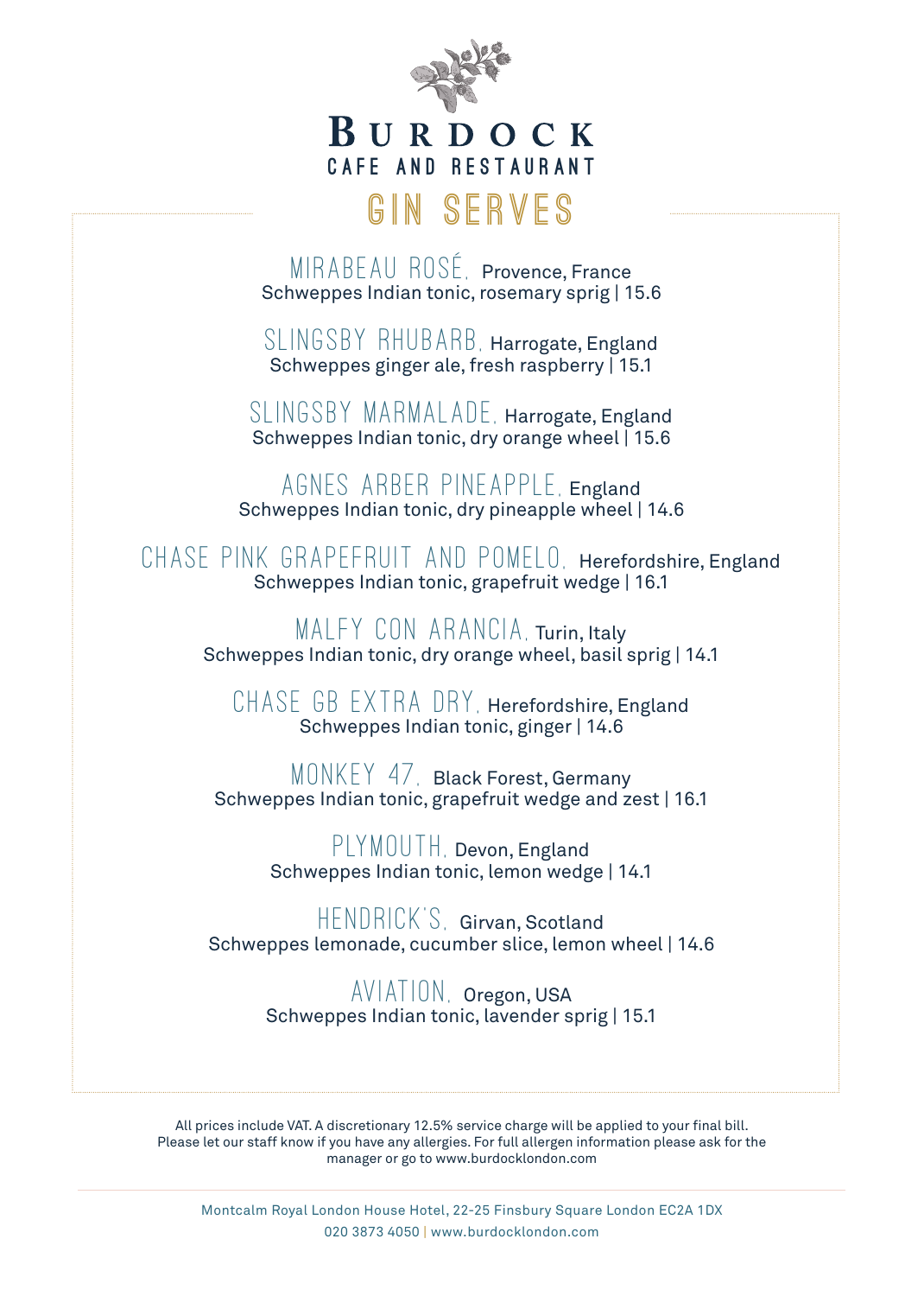# **c l as s i c c o c k ta i l s**

Lillet Spritz | 13 Lillet Rosé, Prosecco, Schweppes soda

Bloody Mary | 11.5 Ketel One vodka, house spice mix, tomato juice

Negroni | 11.5 Tanqueray gin, Belsazar Red, Italian bitters

Mojito | 11.5 Havana Club 3yr rum, lime, brown sugar, mint

MARGARITA | 11.5 Cazcabel Blanco tequila, Cointreau, lime juice

Zombie | 11.5 Old J spiced rum, Havana Club 3yr rum, Wray & Nephew overproof rum, orange juice, passion fruit, lime, sugar, Angostura bitters

> Espresso Martini | 11.5 Ketel One vodka, Tia Maria, coffee

WHISKEY OLD FASHIONED | 11.5 Woodford Reserve bourbon, Angostura bitters, brown sugar

DARK AND STORMY | 11.5 Goslings Black Seal rum, Schweppes ginger beer, lime juice, Angostura bitters

#### Rum Punch | 11.5

Dead Man's Fingers coconut rum, Wray & Nephew overproof rum, Brugal Añejo rum, pineapple juice, lime juice, watermelon purée, Angostura bitters

### PASSION FRIJIT MARTINI | 11.5

Ketel One vodka, passion fruit purée, vanilla syrup, Crémant d'Alsace

## **Beer**

## **Bottles and Cans**

| HEINEKEN, Lager 5%             | 57 |  |  |
|--------------------------------|----|--|--|
| SOL. Lager 4.5%                | 57 |  |  |
| HEINEKEN, 0.0. 0%              | 45 |  |  |
| OLD MOUT CIDER                 | 65 |  |  |
| Kiwi and Lime 4%,              |    |  |  |
| Strawberry and Pomegranate 4%, |    |  |  |
| <b>Summer Berries 4%</b>       |    |  |  |

## **draught**

half pint

| HEINEKEN, Lager 5%               | $3.3\quad 6.1$ |  |  |  |  |
|----------------------------------|----------------|--|--|--|--|
| AMSTEL, Lager 4.1%               | $3.3\quad 6.1$ |  |  |  |  |
| BIRRA MORETTI Lager 4.6% 3.4 6.3 |                |  |  |  |  |
| BRIXTON RELIANCE                 | 3465           |  |  |  |  |
| Pale Ale 4.2%                    |                |  |  |  |  |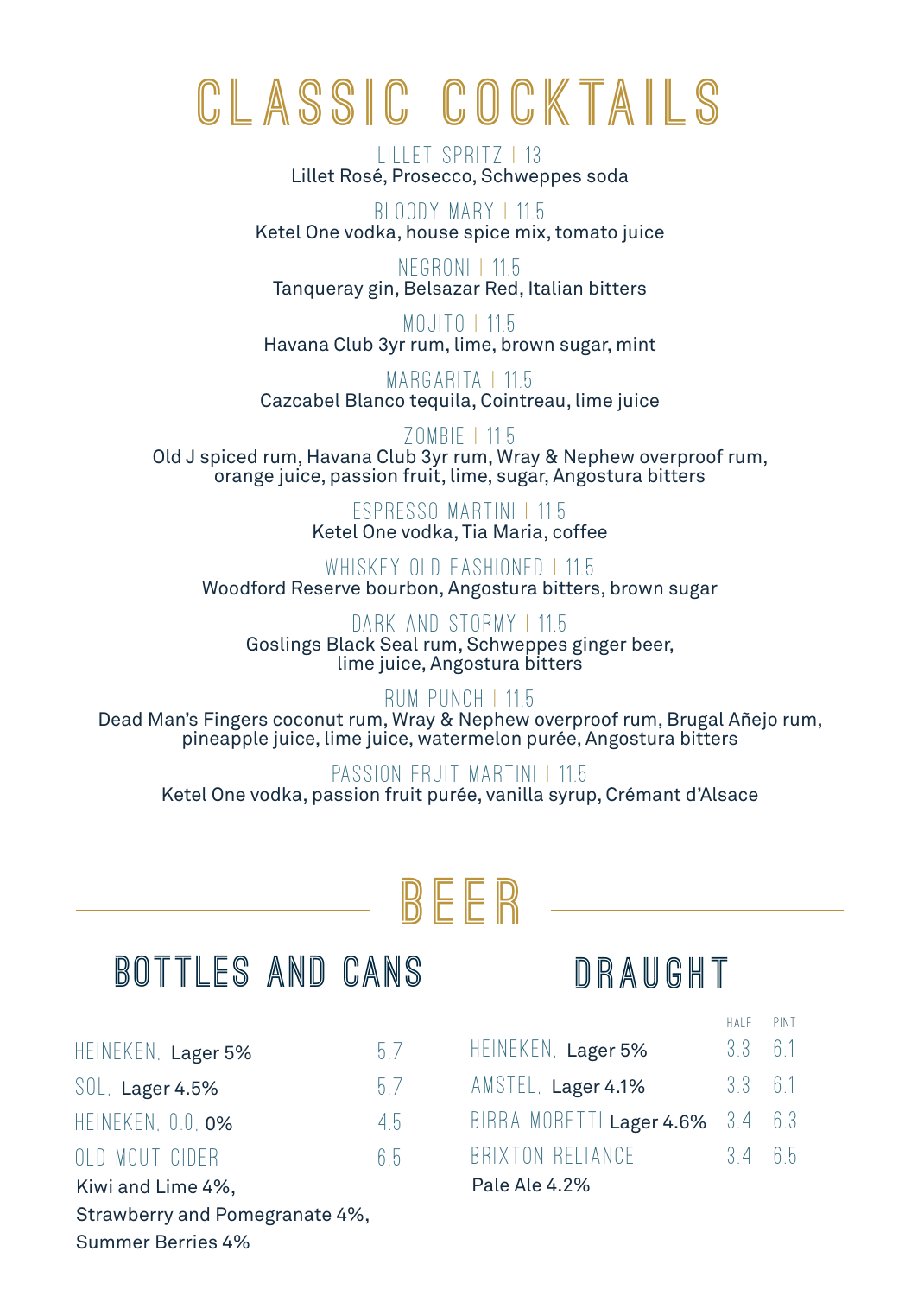## **Champagne and Sparkling wine**

|                                                                  | 125MI RTI  |  |
|------------------------------------------------------------------|------------|--|
| DOPFF AU MOULIN, CUVÉE JULIEN.<br>Alsace, France NV              | $105 - 46$ |  |
| JOSEPH PERRIER, CUVÉE ROYALE.<br>Châlons-en-Champagne, France NV | 14 72      |  |
| TAITTINGER, BRUT.<br>Reims, France NV                            |            |  |

| WHITE WINE                                        |       |       |            |
|---------------------------------------------------|-------|-------|------------|
|                                                   | 175ML | 250ML | <b>BTL</b> |
| FERNÃO PIRES, ETM, Setúbal, Portugal '18          | 6.3   | 8.6   | 24         |
| CHARDONNAY, EDMARA, Central Valley, Chile '18     | 7.6   | 10.2  | 29         |
| PICPOUL, TOURNÉE DU SUD, Languedoc, France '18    | 8.8   | 11.9  | 34         |
| SAUVIGNON BLANC, HUNTER'S, Marlborough, NZ'18     | 10.1  | 13.6  | 39         |
| PINOT GRIGIO, MEZZACORONA, Italy'17               | 10.3  | 13.9  | 40         |
| ROSE WINE<br>CASTELÃO, ETM. Setúbal, Portugal '18 | 6.8   | 9.2   | 26         |
| WINE<br>RFU                                       |       |       |            |
| CASTELÃO, ETM. Setúbal, Portugal '18              | 6.3   | 8.6   | 24         |
| CAB SAV/MERLOT, ETNIA, Central Valley, Chile'18   | 7.3   | 9.9   | 28         |
| PINOT NOIR, CASTELNAU, Pays d'Oc, France '18      | 8.6   | 11.6  | 33         |
| MALBEC, ANDELUNA, Uco Valley, Argentina'18        | 10.1  | 13.6  | 39         |
| CHÂTEAU SAINT JULIEN, Bordeaux, France '16        | 10.1  | 13.6  | 39         |
|                                                   |       |       |            |

### Wines are also available in 125ml

All prices include VAT. A discretionary 12.5% service charge will be applied to your final bill. Please let our staff know if you have any allergies. For full allergen information please ask for the manager or go to www.burdocklondon.com